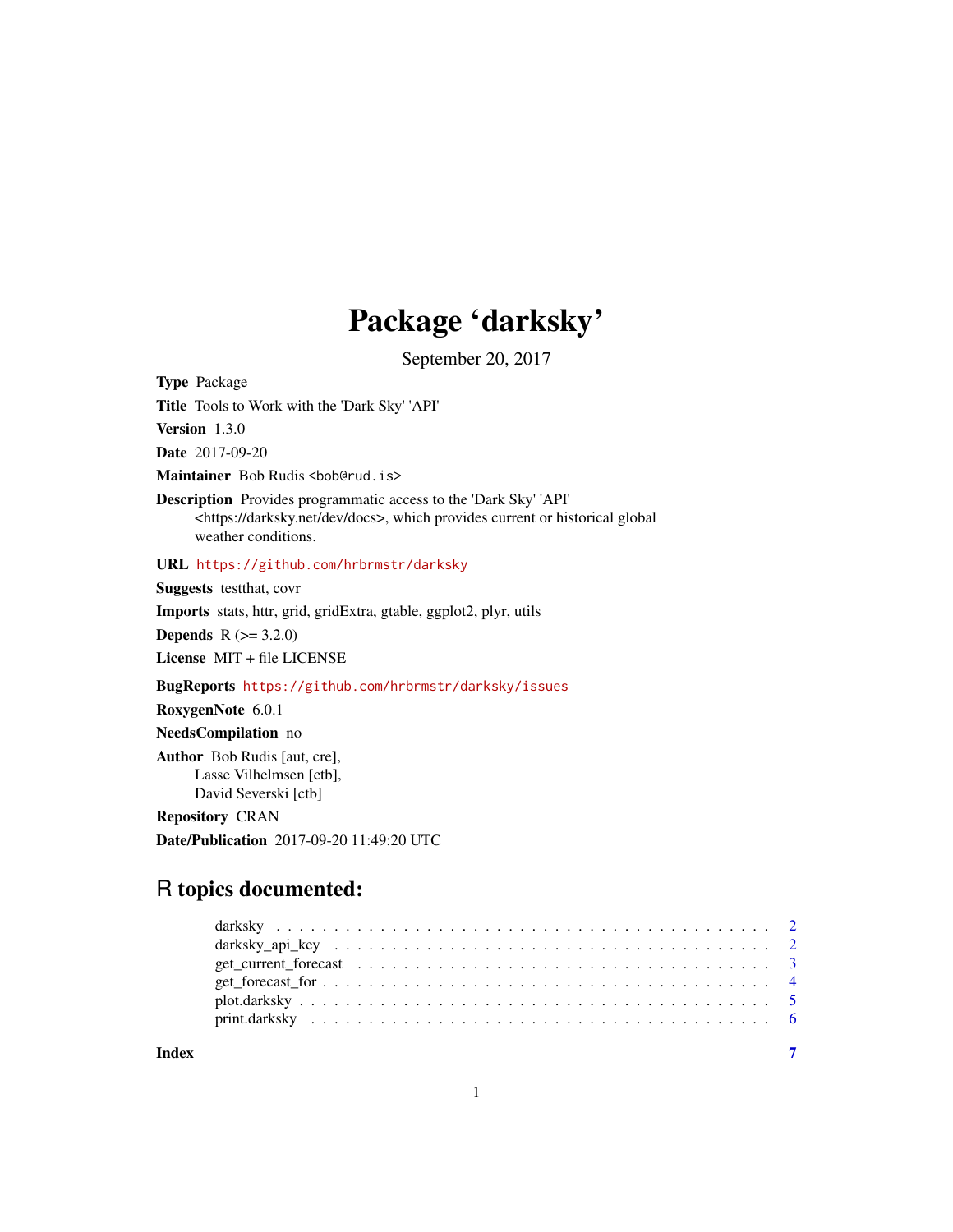<span id="page-1-0"></span>

#### Description

Programmatic access to the Dark Sky API <https://darksky.net/dev/docs>, which provides current or historical global weather conditions.

#### Author(s)

Bob Rudis (bob@rud.is)

darksky\_api\_key *Get or set DARKSKY\_API\_KEY value*

#### Description

The API wrapper functions in this package all rely on a Dark Sky API key residing in the environment variable DARKSKY\_API\_KEY. The easiest way to accomplish this is to set it in the '.Renviron' file in your home directory.

#### Usage

```
darksky_api_key(force = FALSE)
```
#### Arguments

force force setting a new Dark Sky API key for the current environment?

#### Value

atomic character vector containing the Dark Sky API key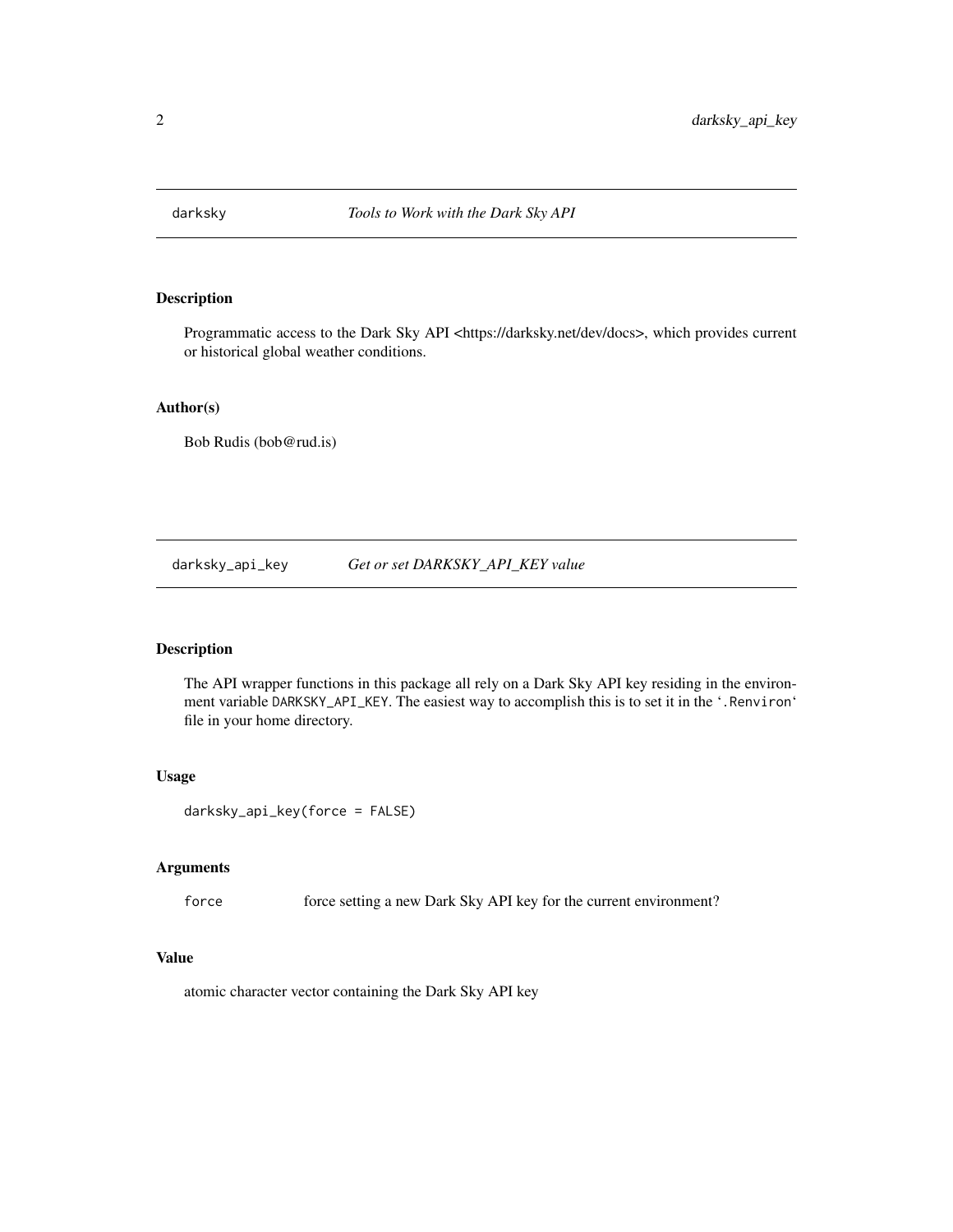<span id="page-2-0"></span>get\_current\_forecast *Retrieve the current forecast (for the next week)*

#### Description

The Dark Sky API lets you query for most locations on the globe, and returns:

- 1. current conditions
- 2. minute-by-minute forecasts out to 1 hour (where available)
- 3. hour-by-hour forecasts out to 48 hours
- 4. day-by-day forecasts out to 7 days

#### Usage

```
get_current_forecast(latitude, longitude, units = "us", language = "en",
  exclude = NULL, extend = NULL, add_json = FALSE, add_headers = FALSE,
  ...)
```
#### Arguments

| latitude    | forecast latitude (character, decimal format)                                                                                                                                                                                                                                                                                                                                                                                                                                                |
|-------------|----------------------------------------------------------------------------------------------------------------------------------------------------------------------------------------------------------------------------------------------------------------------------------------------------------------------------------------------------------------------------------------------------------------------------------------------------------------------------------------------|
| longitude   | forecast longitude (character, decimal format)                                                                                                                                                                                                                                                                                                                                                                                                                                               |
| units       | return the API response in units other than the default Imperial unit                                                                                                                                                                                                                                                                                                                                                                                                                        |
| language    | return text summaries in the desired language                                                                                                                                                                                                                                                                                                                                                                                                                                                |
| exclude     | exclude some number of data blocks from the API response. This is useful for<br>reducing latency and saving cache space. This should be a comma-separated<br>string (without spaces) including one or more of the following: (currently,<br>minutely, hourly, daily, alerts, flags). Crafting a request with all of the<br>above blocks excluded is exceedingly silly and not recommended. Setting this<br>parameter to NULL (the default) does not exclude any parameters from the results. |
| extend      | setting this parameter to hourly the API will return hourly data for the next<br>seven days, rather than the next two.                                                                                                                                                                                                                                                                                                                                                                       |
| add_json    | add the raw JSON response to the object?                                                                                                                                                                                                                                                                                                                                                                                                                                                     |
| add_headers | add the return headers to the object?                                                                                                                                                                                                                                                                                                                                                                                                                                                        |
|             | pass through parameters to httr:: GET (e.g. to configure ssl options or proxies)                                                                                                                                                                                                                                                                                                                                                                                                             |

#### Details

If you wish to have results in something besides Imperial units, set units to one of (si, ca, uk). Setting units to auto will have the API select the relevant units automatically, based on geographic location. This value is set to us (Imperial) units by default.

If you wish to have text summaries presented in a different language, set language to one of (ar, bs, de, es, fr, it, nl, pl, pt, ru, sv, tet, tr, x-pig-latin, zh). This value is set to en (English) by default.

See the Options section of the official [Dark Sky API documentation](https://darksky.net/dev/docs) for more information.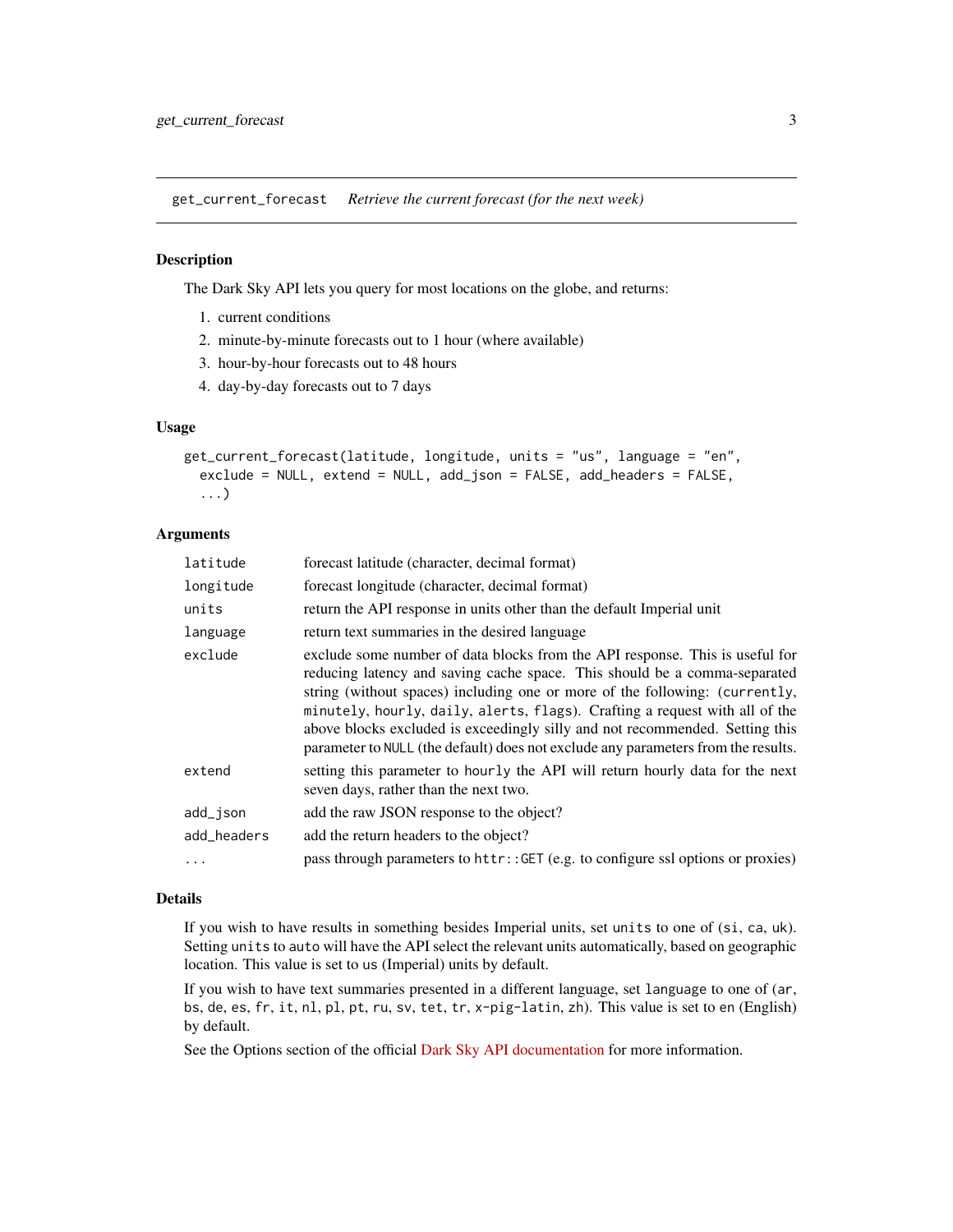#### <span id="page-3-0"></span>Value

an darksky object that contains the original JSON response object (optionally), a list of named 'tbl\_df' 'data.frame' objects corresponding to what was returned by the API and (optionally) relevant response headers (cache-control, expires, x-forecast-api-calls, x-response-time).

#### Examples

```
## Not run:
tmp <- get_current_forecast(37.8267, -122.423)
```
## End(Not run)

get\_forecast\_for *Retrieve weather data for a specific place/time*

#### Description

Query for a specific time, past or future (for many places, 60 years in the past to 10 years in the future).

#### Usage

```
get_forecast_for(latitude, longitude, timestamp, units = "us",
  language = "en", exclude = NULL, add_json = FALSE,
  add\_heads = FALSE, ...)
```
#### Arguments

| latitude  | forecast latitude (character, decimal format)                                                                                                                                                                                                                                                                                                                                                                                                                                                                                                                                                            |
|-----------|----------------------------------------------------------------------------------------------------------------------------------------------------------------------------------------------------------------------------------------------------------------------------------------------------------------------------------------------------------------------------------------------------------------------------------------------------------------------------------------------------------------------------------------------------------------------------------------------------------|
| longitude | forecast longitude (character, decimal format)                                                                                                                                                                                                                                                                                                                                                                                                                                                                                                                                                           |
| timestamp | should either be a UNIX time (that is, seconds since midnight GMT on 1 Jan<br>1970) or a string formatted as follows: [YYYY]-[MM]-[DD]T[HH]: [MM]: [SS]<br>(with an optional time zone formatted as $Z$ for GMT time or $[+]$ – $]$ [HH][MM] for<br>an offset in hours or minutes). For the latter format, if no timezone is present, lo-<br>cal time (at the provided latitude and longitude) is assumed. (This string format<br>is a subset of ISO 8601 time. An as example, 2013-05-06T12:00:00-0400.)<br>If an R Date or POSIXct object is passed in it will be converted into the proper<br>format. |
| units     | return the API response in units other than the default Imperial unit                                                                                                                                                                                                                                                                                                                                                                                                                                                                                                                                    |
| language  | return text summaries in the desired language                                                                                                                                                                                                                                                                                                                                                                                                                                                                                                                                                            |
| exclude   | exclude some number of data blocks from the API response. This is useful for<br>reducing latency and saving cache space. This should be a comma-separated<br>string (without spaces) including one or more of the following: (currently,<br>minutely, hourly, daily, alerts, flags). Crafting a request with all of the<br>above blocks excluded is exceedingly silly and not recommended. Setting this<br>parameter to NULL (the default) does not exclude any parameters from the results.                                                                                                             |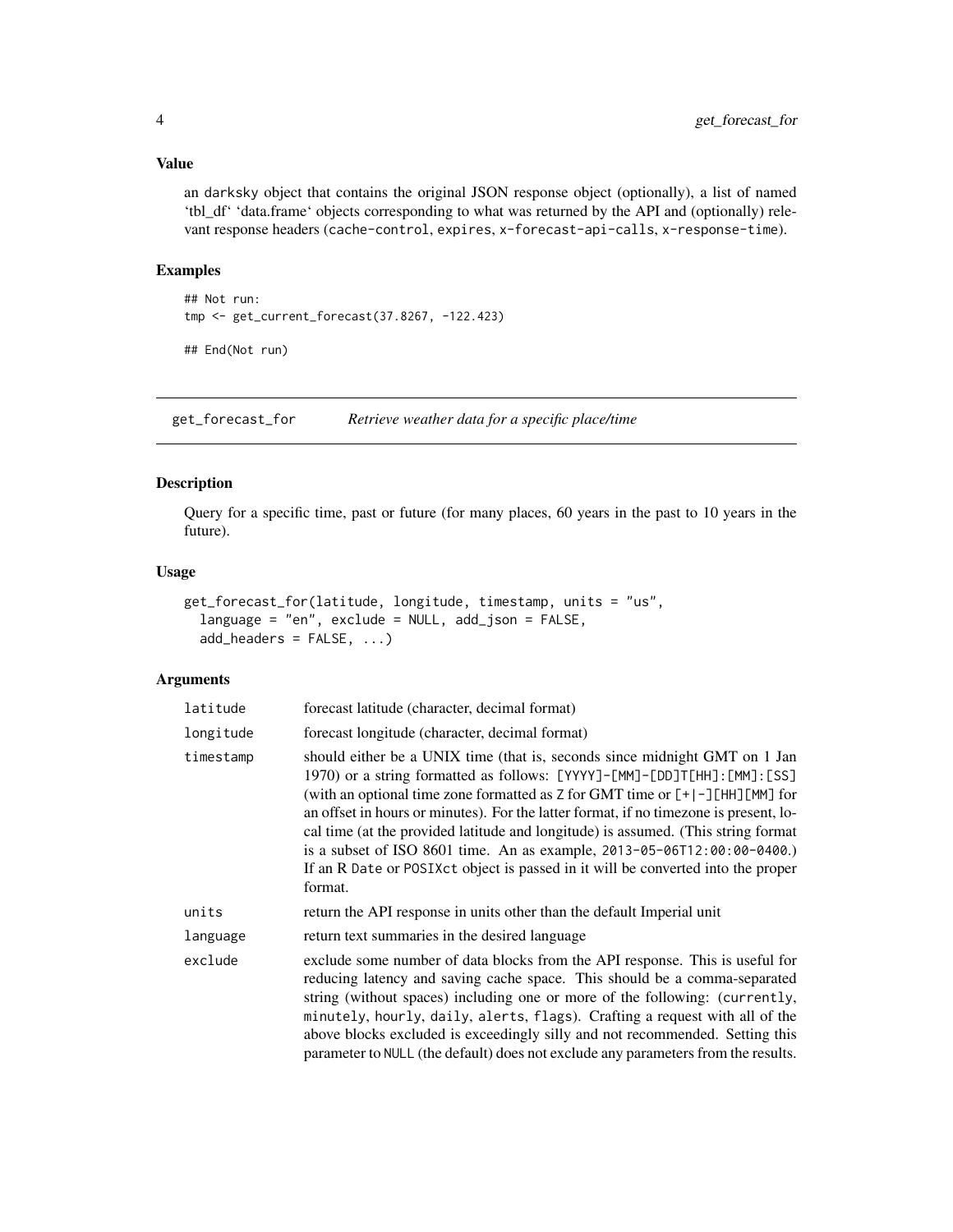<span id="page-4-0"></span>

| add_json                | add the raw JSON response to the object?                                         |
|-------------------------|----------------------------------------------------------------------------------|
| add_headers             | add the return headers to the object?                                            |
| $\cdot$ $\cdot$ $\cdot$ | pass through parameters to httr:: GET (e.g. to configure ssl options or proxies) |

#### Details

If you wish to have results in something besides Imperial units, set units to one of (si, ca, uk). Setting units to auto will have the API select the relevant units automatically, based on geographic location. This value is set to us (Imperial) units by default.

If you wish to have text summaries presented in a different language, set language to one of (ar, bs, de, es, fr, it, nl, pl, pt, ru, sv, tet, tr, x-pig-latin, zh). This value is set to en (English) by default.

See the Options section of the official [Dark Sky API documentation](https://darksky.net/dev/docs) for more information.

#### Value

an darksky object that contains the original JSON response object (optionally), a list of named tbl\_df data.frame objects corresponding to what was returned by the API and (optionally) relevant response headers (cache-control, expires, x-forecast-api-calls, x-response-time).

#### Examples

```
## Not run:
tmp <- get_forecast_for(37.8267,-122.423, "2013-05-06T12:00:00-0400")
## End(Not run)
```
plot.darksky *Plot method for darksky objects*

#### Description

Uses ggplot2 & grid.arrange to produce graphs for darksky objects

#### Usage

```
## S3 method for class 'darksky'
plot(x, ..., readings = c("hourly", "minutely", "daily")
```
#### Arguments

|                         | a darksky x                                                        |
|-------------------------|--------------------------------------------------------------------|
| $\cdot$ $\cdot$ $\cdot$ | ignored                                                            |
| readings                | specify which readings to plot. will plot all available by default |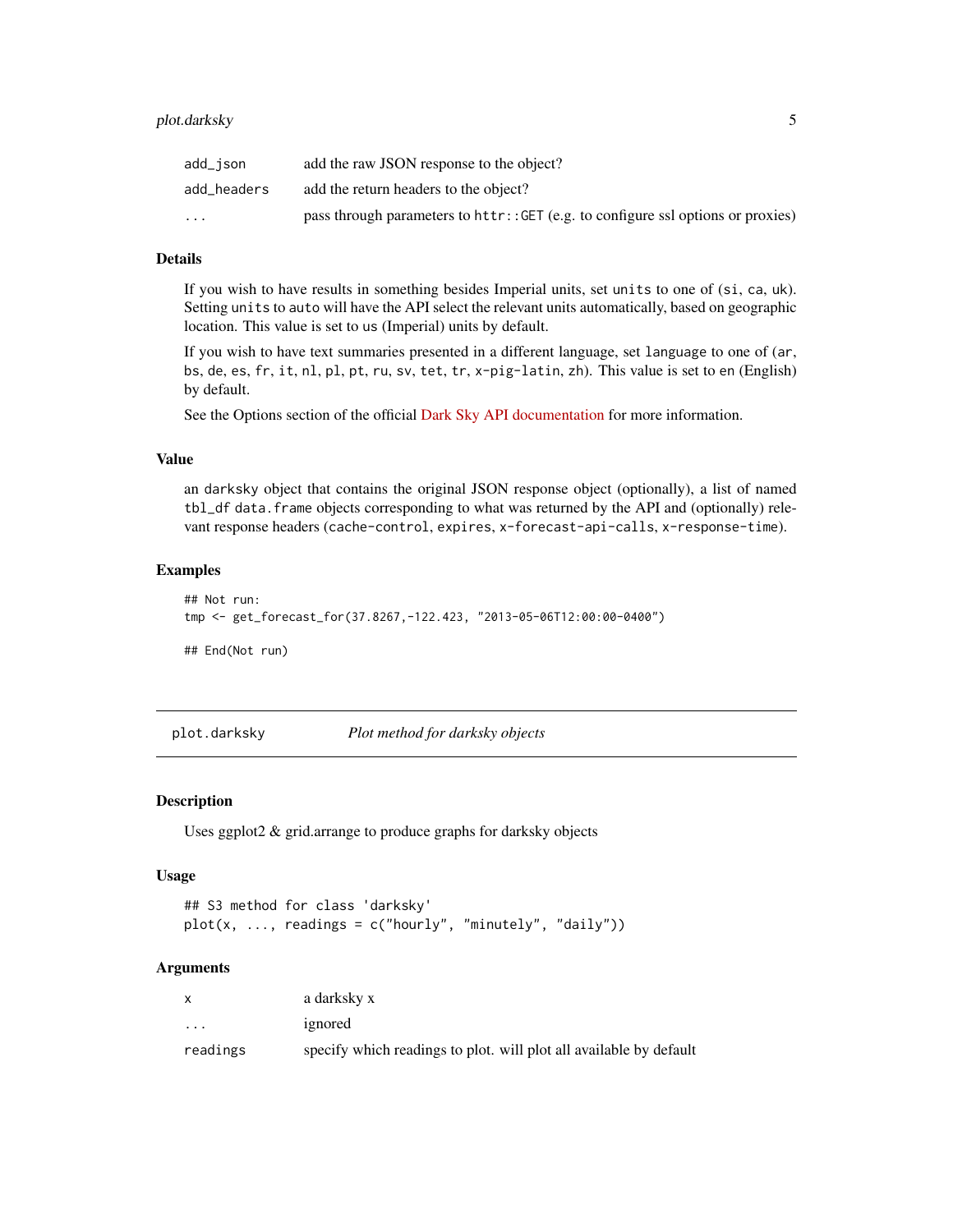#### <span id="page-5-0"></span>Value

frame grob

#### Note

only forecast/readings components of x that have more than one observation will be plotted

print.darksky *Slightly more human-readable output for darksky objects*

## Description

Slightly more human-readable output for darksky objects

#### Usage

```
## S3 method for class 'darksky'
print(x, \ldots)
```
#### Arguments

| X       | a darksky object |
|---------|------------------|
| $\cdot$ | ignored          |